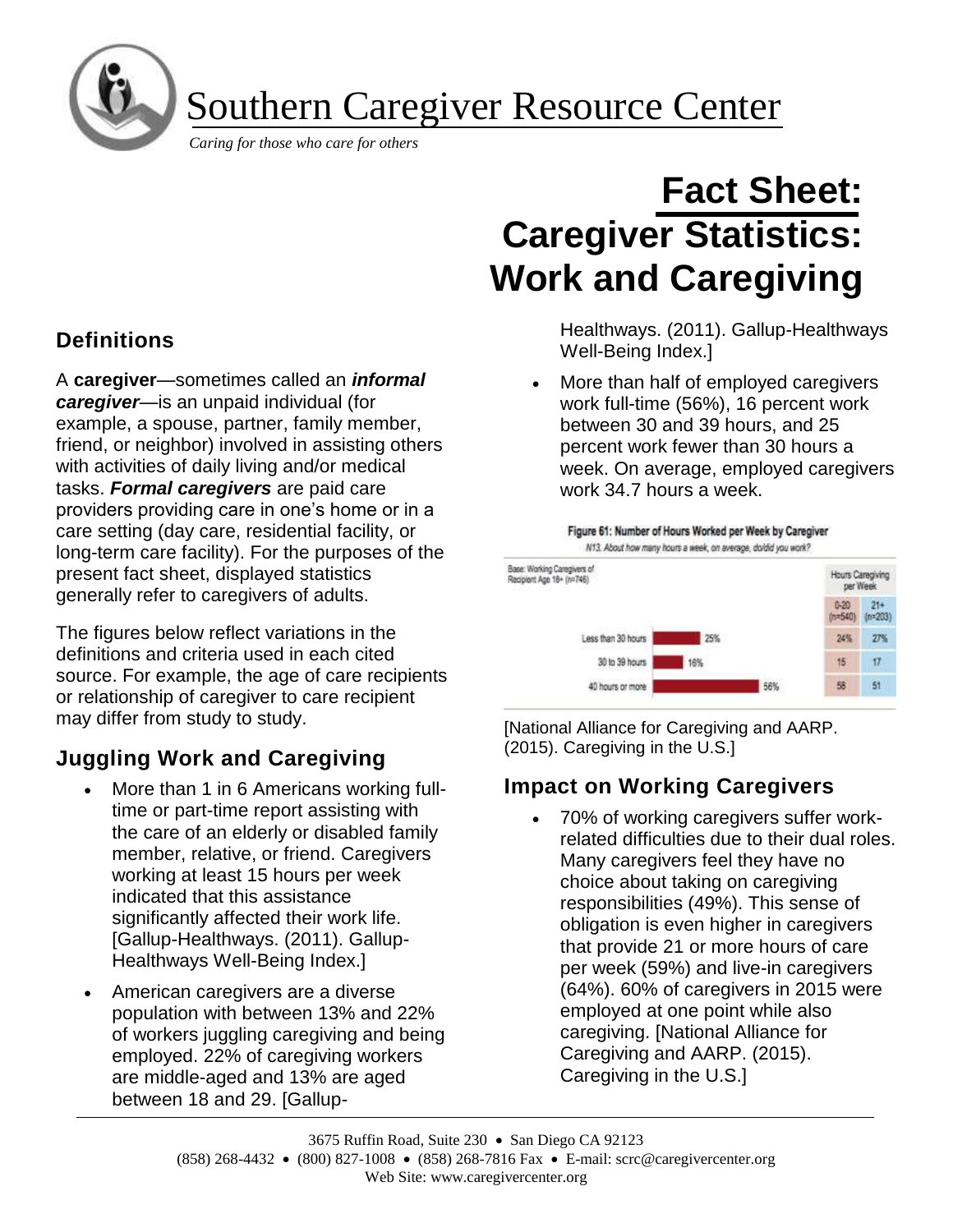- Employed caregivers work on average 34.7 hours a week. 56% work full-time, 16% work 30-39 hours/week, and 25% work fewer than 30 hours/week. [National Alliance for Caregiving and AARP. (2015). Caregiving in the U.S.]
- 69% of working caregivers caring for a family member or friend report having to rearrange their work schedule, decrease their hours, or take an unpaid leave in order to meet their caregiving responsibilities. [AARP Public Policy Institute. (2011). Valuing the Invaluable: 2011 Update– The Economic Value of Family Caregiving in 2009.]
- Caregivers who care for a person with emotional or mental health issues are more likely to make work accommodations (77% vs. 67% of those caring for someone with no emotional or mental health issues). [National Alliance for Caregiving and AARP. (2009). Caregiving in the U.S.]
- 6 out of 10 (61%) caregivers experience at least one change in their employment due to caregiving such as cutting back work hours, taking a leave of absence, receiving a warning about performance/attendance, among others. 49% arrive to their place of work late/leave early/take time off, 15% take a leave of absence, 14% reduce their hours/take a demotion, 7% receive a warning about performance/attendance, 5% turn down a promotion, 4% choose early retirement, 3% lose job benefits, and 6% give up working entirely. [National Alliance for Caregiving and AARP. (2015). Caregiving in the U.S.]
- Work is affected even more with coresidence (27%), high burden (73%), primary caregivers (66%), and caregivers involving medical/nursing tasks (70%). [National Alliance for

Caregiving and AARP. (2015). Caregiving in the U.S.]

- Caregivers suffer loss of wages, health insurance and other job benefits, retirement savings or investment, and Social Security benefits--losses that hold serious consequences for the "career caregiver." In 2007, 37% of caregivers quit their jobs or reduced their work hours to care for someone aged 50+. [AARP Public Policy Institute. (2008). Valuing the Invaluable: The Economic Value of Family Caregiving.]
- 39% of caregivers leave their job to have more time to care for a loved one. 34% leave because their work does not provide flexible hours. [National Alliance for Caregiving and AARP. (2015). Caregiving in the U.S.]
- 17% of caregivers of people diagnosed with dementia quit their jobs either before or after assuming caregiving responsibilities. 54% arrive to their place of work late or leave early, 15% take a leave of absence, and 9% quit their jobs in order to continue providing care. [Alzheimer's Association. (2015). 2015 Alzheimer's Disease Facts and Figures.]
- 10 million caregivers aged 50+ who care for their parents lose an estimated \$3 trillion in wages, pensions, retirement funds, and benefits. The total costs are higher for women, who lose an estimated \$324,044 due to caregiving, compared to men at \$283,716. Lost wages for women who leave the work force early because of caregiving responsibilities totals \$142,693. [MetLife Mature Market Group, National Alliance for Caregiving, and the University of Pittsburgh Institute on Aging. (2010). The MetLife Study of Working Caregivers and Employer Health Costs: Double Jeopardy for Baby Boomers Caring for their Parents.]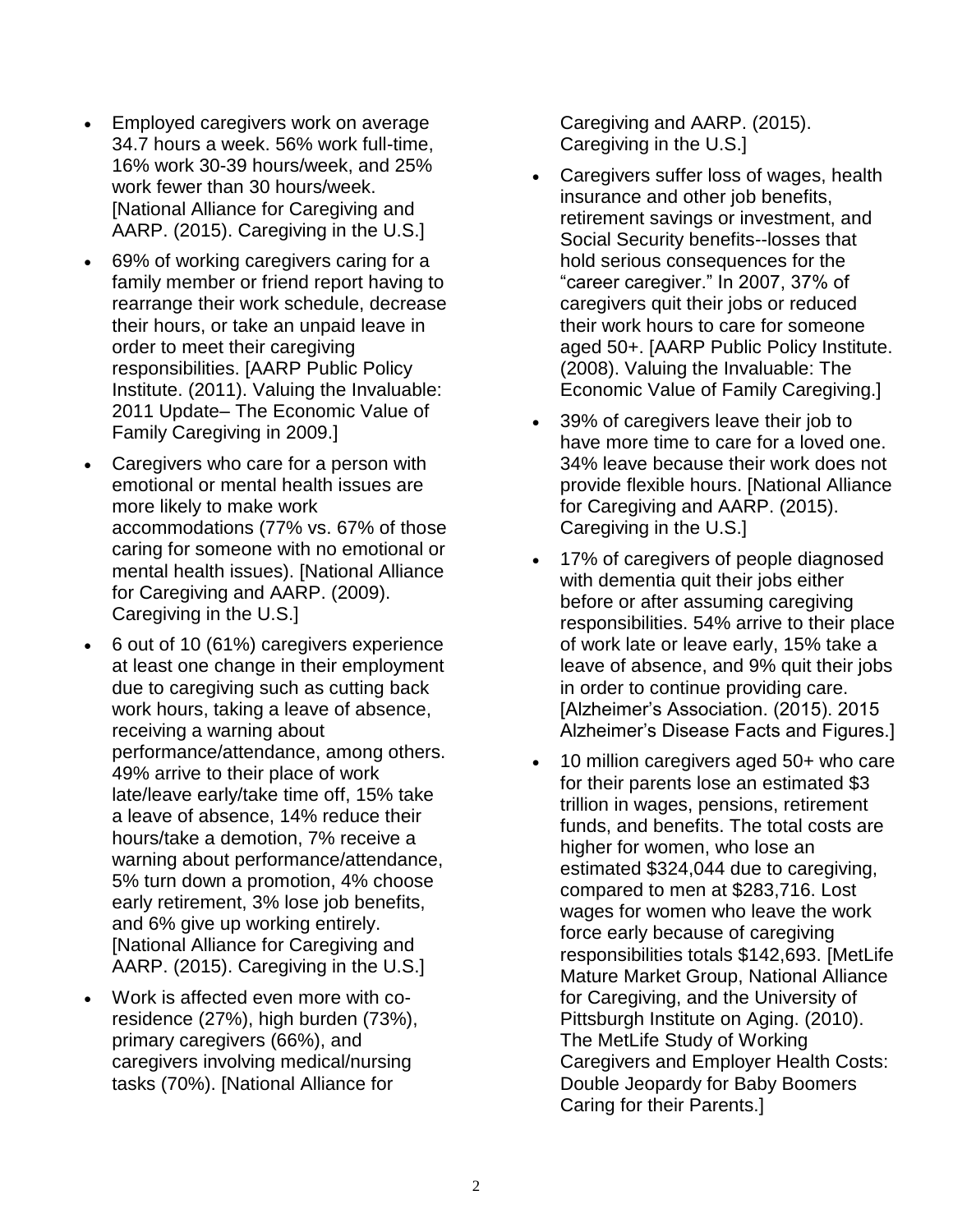#### **Impact on Working Female Caregivers**

- Working female caregivers may suffer a particularly high level of economic hardship due to caregiving. Female caregivers are more likely than males to make alternate work arrangements: taking a less demanding job (16% females vs. 6% males), giving up work entirely (12% females vs. 3% males), and losing job-related benefits (7% females vs. 3% males). [National Alliance for Caregiving and AARP. (2009). Caregiving in the U.S.]
- Single females caring for their elderly parents are 2.5 times more likely than non-caregivers to live in poverty in old age. [Donato, K. & Wakabayashi, C. (2005). Women Caregivers are More Likely to Face Poverty.]
- Employed caregivers are less willing than non-caregivers to risk taking time off from work; 50% seek an additional job and 33% seek a job to cover caregiving costs. [AARP Public Policy Institute. (2011). Valuing the Invaluable: 2011 Update– The Economic Value of Family Caregiving in 2009.]

#### **Annual Income**

- The lower the income and education a person has, the more likely he or she is a caregiver. Similarly, those with a high school education or less (20%) take on a caregiver role versus 15% of college graduates and 16% of postgraduates. [Gallup-Healthways. (2011). Gallup-Healthways Well-Being Survey: More Than One in Six American Workers Also Act as Caregivers.]
- 47% of caregivers have an annual household income of less than \$50,000, with a median income of \$54,700. African American and Hispanic

caregivers are more likely to have an annual household income below \$50,000 (62% and 61% respectively). [National Alliance for Caregiving and AARP. (2015). Caregiving in the U.S.]

### **Impact on Employers**

- Only 56% of caregivers report that their work supervisor is aware of their caregiving responsibilities (76% for higher hour caregivers, 49% for lower hour). [National Alliance for Caregiving and AARP. (2015). Caregiving in the U.S.]
- Only 53% of employers offer flexible work hours/paid sick days, 32% offer paid family leave, 23% offer employee assistance programs, and 22% allow telecommuting regardless of employee caregiving burden. [National Alliance for Caregiving and AARP. (2015). Caregiving in the U.S.]
- Caregiver absenteeism costs the U.S. economy an estimated \$25.2 billion in lost productivity (based on the average number of work days missed per working caregiver, assuming \$200 in lost productivity per day.) [Gallup-Healthways. (2011). Gallup-Healthways Well-Being Survey: Caregiving Costs U.S. Economy \$25.2 Billion in Lost Productivity.]
- 24% of caregivers feel that caring for an aging family member, relative, or friend has an impact on their work performance and keeps them from working more hours. [Gallup-Healthways. (2011). Gallup-Healthways Well-Being Survey: Caregiving Costs U.S. Economy \$25.2 Billion in Lost Productivity.]
- About 17% of U.S. full-time workers act as caregivers. They report missing an average of 6.6 workdays per year, which amounts to 126 million missed workdays each year. In 2011, 36% of caregivers missed 1-5 days while 30% reported missing 6 or more days. [Gallup-Healthways. (2011). Gallup-Healthways Wellbeing Survey: More Than One in Six American Workers Also Act as Caregivers.]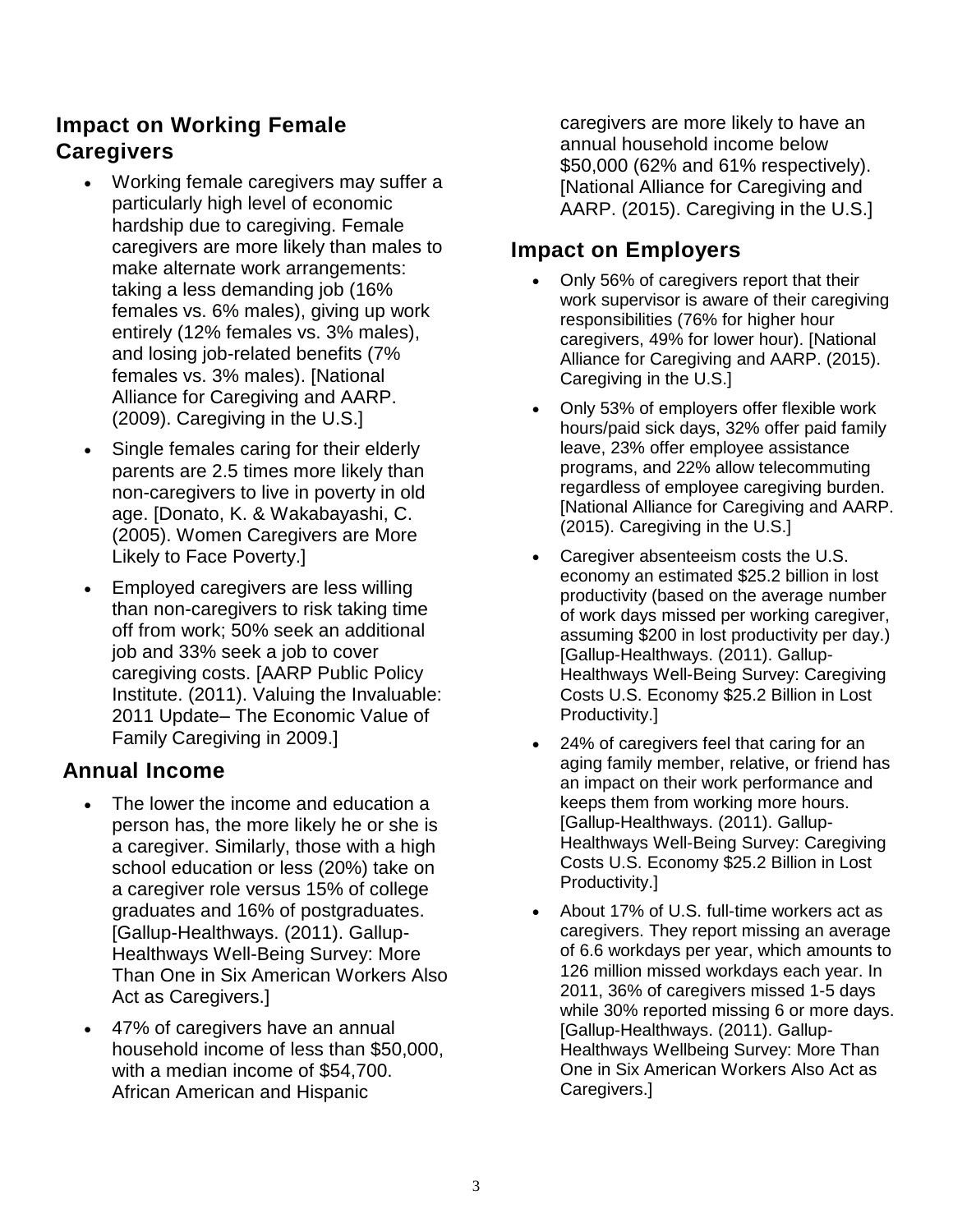- Caregiving has shown to reduce employee work productivity by 18.5% and increase the likelihood of employees leaving the workplace. [Coughlin, J. (2010). Estimating the Impact of Caregiving and Employment on Well-Being: Outcomes & Insights in Health Management.]
- One-third of working caregivers are working professionals and another 12% are in service or management roles. 71% indicate their employer knows about their caregiving status and 28% report their employer is unaware. When surveyed about workplace programs, approximately one-quarter or less stated they have access to employersponsored support (e.g. support group discussions, ask-a-nurse type services, financial or legal consultation, and assisted living counselors). [Gallup-Healthways. (2011). Gallup-Healthways Well-Being Survey: Caregiving Costs U.S. Economy \$25.2 Billion in Lost Productivity.]
- The cost of informal caregiving in terms of lost productivity to U.S. businesses is \$17.1 to \$33 billion annually. Costs reflect absenteeism (\$5.1 billion), shifts from fulltime to part-time work (\$4.8 billion), replacing employees (\$6.6 billion), and workday adjustments (\$6.3 billion). [MetLife Mature Market Group, National Alliance for Caregiving, and the University of Pittsburgh Institute on Aging. (2010). The MetLife Study of Working Caregivers and Employer Health Costs: Double Jeopardy for Baby Boomers Caring for their Parents.]
- Employees with caregiving responsibilities cost their employers an estimated 8%--an additional \$13.4 billion per year--more in health care costs than employees without caregiving responsibilities. [MetLife Mature Market Group, National Alliance for Caregiving, and the University of Pittsburgh Institute on Aging. (2010). The MetLife Study of Working Caregivers and Employer Health Costs: Double Jeopardy for Baby Boomers Caring for their Parents.]

#### **Best Practices for Removing Barriers to Equal Employment**

- The following six (6) employer practices are recommended:
	- 1. Adopt a policy valuing caregiver employees based on job performance rather than holding them to outdated assumptions that they are not committed to their jobs.
	- 2. Allow workplace flexibility, which provides alternate work arrangements: flex-time, compressed workweeks (i.e., working 10-hour days), part-time or working fewer hours for part of the year, and telecommuting.
	- 3. For hourly employees on more strict schedules, do away with nofault absenteeism policies that provide termination based on number of tardies or absences no matter the reason.
	- 4. Provide education and training to supervisors and managers about having caregivers on the job and what constitutes caregiver discrimination.
	- 5. Offer eldercare support, resources, and referral services to caregiver employees. By doing so, employers benefit from better worker retention, improved productivity, lower stress, improved moral and physical health among workers.
	- 6. Implement recruitment practices for persons with eldercare responsibilities to target the hiring of skilled caregiver individuals or who are looking to reenter the job market after caring. [Williams, J. C., Devaux, R., Petrac, P., &